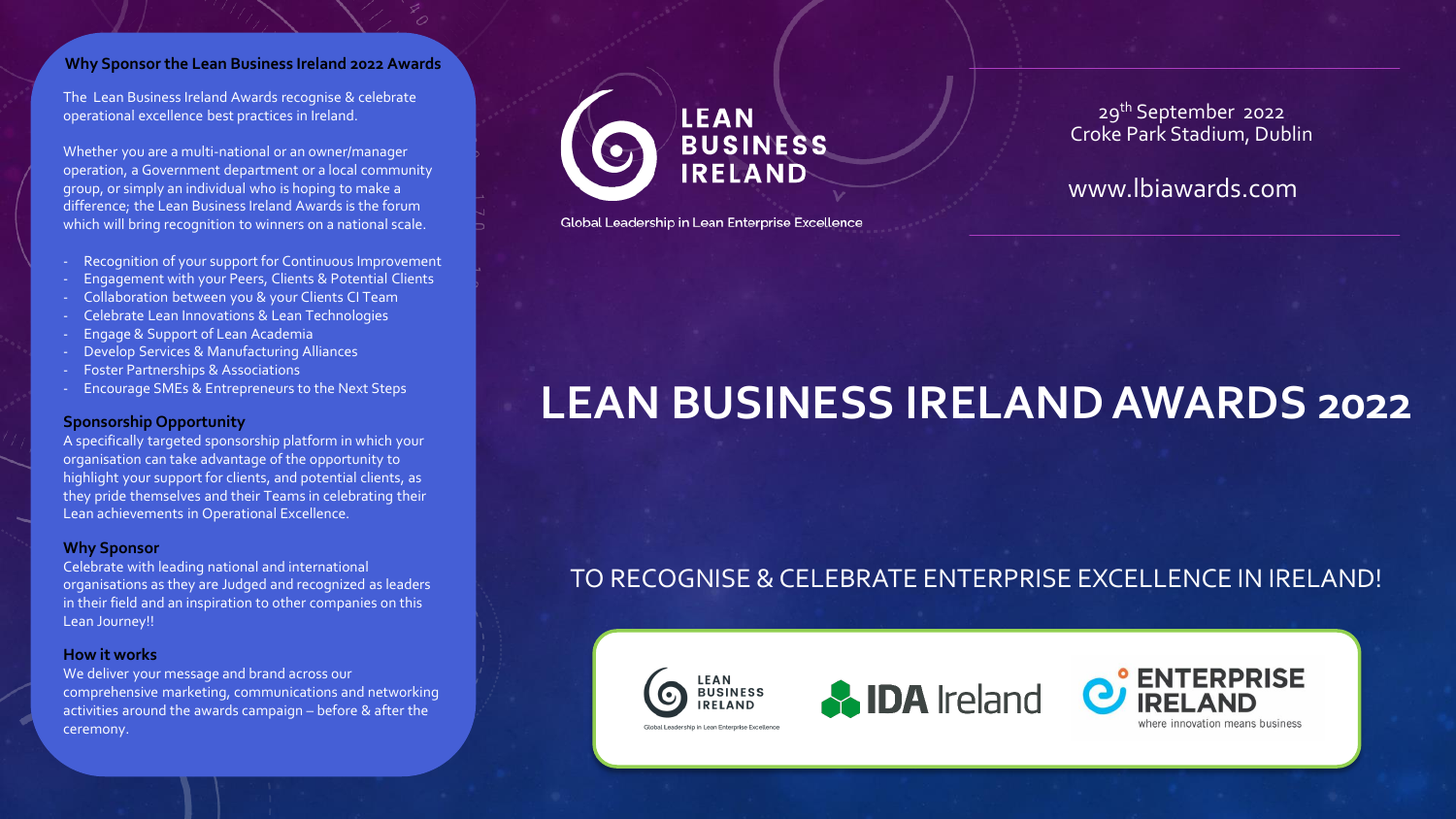# Lean Business Ireland Awards

The Lean Business Ireland Awards 2022 will take place in Croke Park Stadium on 29<sup>th</sup> September. Primarily designed to recognise and celebrate enterprise excellence achievements in Ireland, the award's ceremony will also be an opportunity to socialise and network with other Continuous Improvement Teams, Organisations, Academia, Government and Industry.

Whether a large, medium or small organisation, working in any sector or a government department; the Lean Business Ireland Awards are open to organisations that can demonstrate excellence in their strive towards a competitive operation and deserve recognition at a national and International level for that journey. Lean Business Ireland aims to position Ireland as the recognised centre of Lean *& E*nterprise Excellence globally and these awards will help to showcase how companies are working towards enterprise excellence in Ireland, striving for competitiveness and developing their CI Teams.

As a potential sponsor of the LBI Awards 2022 you will have the opportunity to be highlighted, alongside Award winners, as a supporter of Lean initiatives and a driver of efficiency within Irish Industry & business. No other event can offer a platform to foster collaboration and celebration between industry and Lean solution suppliers/partners!

**We wish all our entrants the best of luck and we look forward to meeting you on the 29th September 2022.**

 $\frac{1}{2}$  ,  $\frac{1}{2}$  ,  $\frac{1}{2}$  ,  $\frac{1}{2}$  ,  $\frac{1}{2}$  ,  $\frac{1}{2}$  ,  $\frac{1}{2}$  ,  $\frac{1}{2}$  ,  $\frac{1}{2}$  ,  $\frac{1}{2}$  ,  $\frac{1}{2}$  ,  $\frac{1}{2}$  ,  $\frac{1}{2}$  ,  $\frac{1}{2}$  ,  $\frac{1}{2}$  ,  $\frac{1}{2}$  ,  $\frac{1}{2}$  ,  $\frac{1}{2}$  ,  $\frac{1$ 

### **Lean Business Ireland Categories for 2022**

**Off to the Best Start**: Most Progress Made Toward Organisational Efficiency – 1 Winner **[Continuous Improvement Team Effort](http://lbiawards.com/team-award-for-the-team-most-driven-toward-ci-in-their-organisation/)**: Team most Driven Toward Continuous Improvement (CI) in their Organisation 2022 – 2 Category Winners **[Lean Business of the Year](http://lbiawards.com/lean-business-of-the-year-award/)**: Lean Business Ireland of The Year Award 2022 – 2 Category Winners **[Delivery of Best Customer Experience](http://lbiawards.com/customer-experience/)**: Organisation who helped customers reach their specified goals on their Lean Journey – 2 Category Winners **[Lean Researcher of the Year](http://lbiawards.com/research-award-for-the-best-contribution-to-lean-operational-excellence-body-of-work/)**: Research Award for the Best Contribution to Lean/Operational Excellence Body of Work – 1 Category Winner **[Leading Operational Excellence](http://lbiawards.com/leading-operational-excellence/)**: Lean Business Ireland Award for Leading Operational Excellence - 2 Category Winners **[Lean Champion](http://lbiawards.com/lean-champion/)**: An individual who played a critical part of an organisation's lean initiative - 1 Category Winner **[Innovation in Operational Excellence](http://lbiawards.com/innovation-in-operational-excellence/)**: Company that has shown the most innovative approach to continuous improvement application - 2 Category Winners **[Next Generation Operational Excellence](http://lbiawards.com/next-generation-operational-excellence/)**: Award to organisations that can demonstrate how they have been investing in their processes or people or products/services to create a 'fit for the future' or next generation business - 2 Category Winners **[Sustainable Supply Chain](http://lbiawards.com/sustainable-supply-chain/)**: This award looks at how an organisation applies continuous improvement through the chain. - 2 Category Winners



**An Evening to Celebrate**

6.00pm - Drinks and Networking Reception This is the chance for everyone to meet, socialise, network and enjoy light refreshments and entertainment.

7.00pm - Award ceremony begins (intro) A brief welcome from Enterprise Ireland & IDA Ireland before getting straight down to business with the first 5 category winners announced and congratulated by the Category Sponsor.

#### 8.00pm – Dinner

Enjoy a 4-course dinner with wine, open bar and entertainment. Photographer & videographer will be on stage to welcome Category Sponsors & Winners for photographs, which will be highlighted in National media coverage.

#### 9.30pm - Award ceremony resumes

The next 5 Category winners are announced and presented with their trophy, certificate and congratulated by Category Sponsor.

#### 11.00pm – Entertainment

Live music, dancing and entertainment until the early hours….. With more opportunities for pictures, interviews and memories.

1.00am - Evening Ends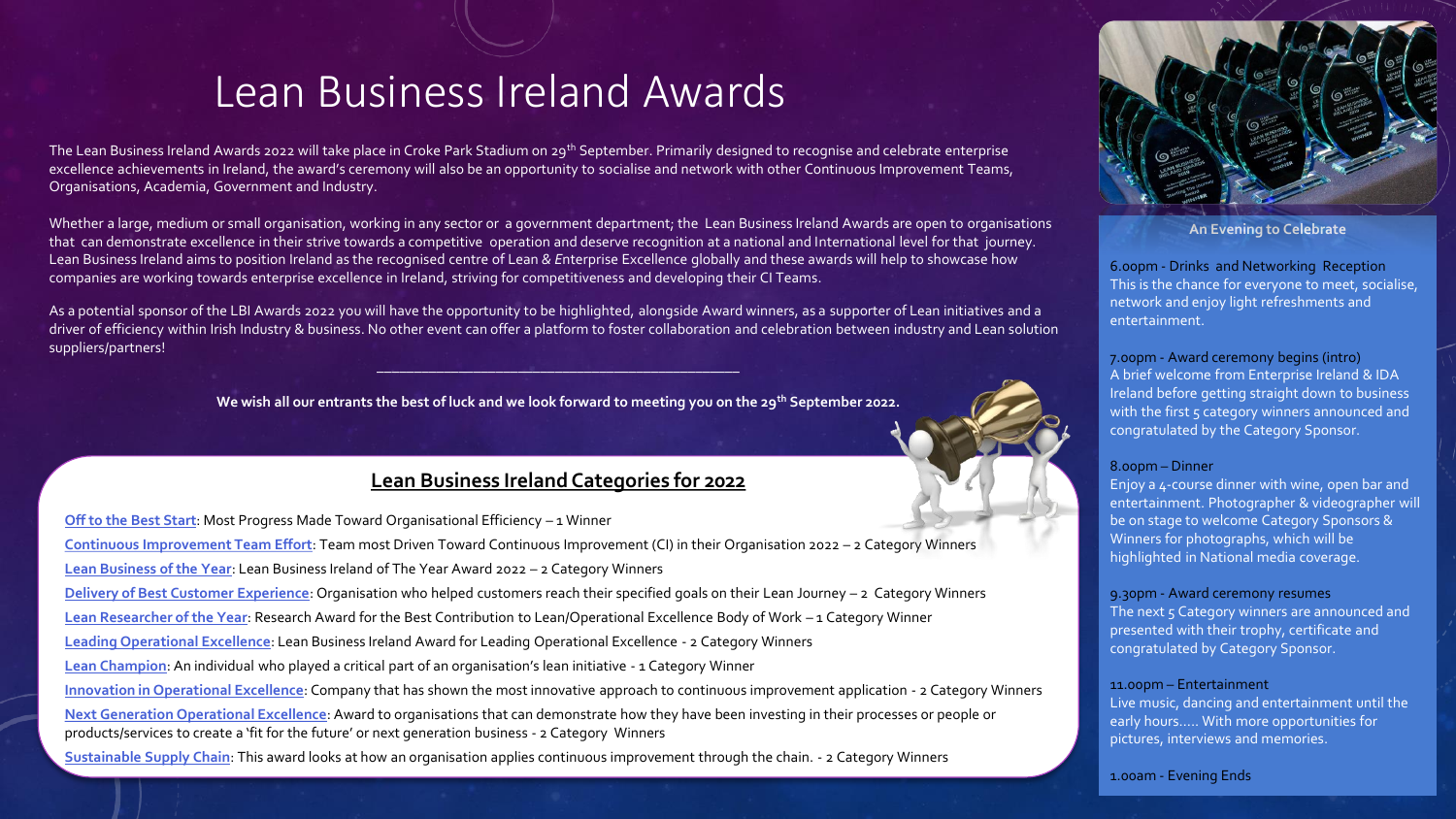## Categories - To Recognise & Celebrate Enterprise Excellence In Ireland!

| Off to the Best Start                                                                                                                                                                                                                                                                                                                                                                                                             | C.I. - Team Effort                                                                                                                                                                                                                                                                                                                                                                                                                                               | Lean Business of the Year                                                                                                                                                                                                                                                                                                                                                                                                                                                                                        | <b>Best Customer Experience</b>                                                                                                                                                                                                                                                                                                                                                       | Lean Researcher of the Year                                                                                                                                                                                                                                                                                                                                                                                                                                                                                     |
|-----------------------------------------------------------------------------------------------------------------------------------------------------------------------------------------------------------------------------------------------------------------------------------------------------------------------------------------------------------------------------------------------------------------------------------|------------------------------------------------------------------------------------------------------------------------------------------------------------------------------------------------------------------------------------------------------------------------------------------------------------------------------------------------------------------------------------------------------------------------------------------------------------------|------------------------------------------------------------------------------------------------------------------------------------------------------------------------------------------------------------------------------------------------------------------------------------------------------------------------------------------------------------------------------------------------------------------------------------------------------------------------------------------------------------------|---------------------------------------------------------------------------------------------------------------------------------------------------------------------------------------------------------------------------------------------------------------------------------------------------------------------------------------------------------------------------------------|-----------------------------------------------------------------------------------------------------------------------------------------------------------------------------------------------------------------------------------------------------------------------------------------------------------------------------------------------------------------------------------------------------------------------------------------------------------------------------------------------------------------|
| <b>Most Progress Made Toward</b><br><b>Organisational Efficiency</b>                                                                                                                                                                                                                                                                                                                                                              | <b>Team most driven toward Continuous</b><br>Improvement in their Organisation                                                                                                                                                                                                                                                                                                                                                                                   | <b>Lean Business of The Year Award</b>                                                                                                                                                                                                                                                                                                                                                                                                                                                                           | Organisation who helped clients reach<br>specified goals on their Lean Journey                                                                                                                                                                                                                                                                                                        | <b>Best Contribution to Lean/Operational</b><br><b>Excellence Body of Work</b>                                                                                                                                                                                                                                                                                                                                                                                                                                  |
| This award is open to a company<br>starting on their lean journey or those<br>that have made enough progress to<br>see positive results to date.<br>The judges will be particularly<br>impressed by those organisations that<br>made an effort to engage the<br>organisation as much as possible and<br>can show real headway towards                                                                                             | This award is open to Continuous<br>Improvement Teams who have driven<br>a programme of CI across a number of<br>business areas in their organisation.<br>The judges will want to know what<br>were the outcomes and how you<br>engaged others within the CI<br>programme. Additionally, describe<br>how you worked together as a team                                                                                                                           | This award is open to any organisation<br>that has implemented a lean strategy<br>designed to reduce inefficiencies,<br>eliminate waste and create a culture of<br>doing things to continuously improve<br>the delivery to the customer.<br>The judges will want to know<br>everything the entrant does in order to<br>achieve their objectives, identifying the                                                                                                                                                 | This award is presented to an<br>Organisation who played an Influential<br>role in the Lean Journey of one of their<br>Customers. They must be able to show<br>how they helped a customer reach<br>their specified goals within the time<br>period requested and explain the<br>influential impact they had on the<br>programme.                                                      | This award is open to individuals who<br>have contributed to the research and<br>conclusion drawn about the impact of<br>lean in Ireland.<br>The judges will be looking for the<br>following types of papers:<br>Empirical papers that report original<br>research work with the objective of                                                                                                                                                                                                                   |
| efficient and effective practice.<br>Particular attention to the criteria<br>below should be made when entering<br>this category:<br>Initiatives undertaken and number<br>of staff involved<br>Number of champions in place<br>Culture improvement initiatives<br>Improvements in work practices<br>including the lean or green<br>practices used<br>Annualised cost savings made<br>Future focus - future projects<br>identified | and how that worked in practice.<br>An entrant must explain what they<br>have achieved so far and what they<br>hope to achieve. Entrant need to show<br>evidence of the overall outcomes and<br>impact of their work as a team.<br>Particular attention to the criteria<br>below should be made when entering<br>this category:<br>Identified improved practices<br>Team initiatives identified<br><b>Team Engagement and</b><br>commitment<br>Outcomes achieved | culture of a lean approach across all<br>areas of the business.<br>The judges will want to see evidence of<br>an overall strategy that sets out targets<br>and how one plan to achieve them and<br>hard statistics demonstrating year-on-<br>year comparisons.<br>Particular attention to the criteria<br>below should be made when entering<br>this category:<br>Holistic/organisational approach<br>$\bullet$ .<br>Business growth resulting<br>Improved competitiveness<br>$\bullet$<br>Cultural improvements | They must be able to prove the<br>customer examples where thought,<br>planning and execution were to<br>customer satisfaction and within<br>budget.<br>Particular attention to the criteria<br>below should be made when entering<br>this category:<br><b>Identify Customer Requirements</b><br>Team initiatives identified<br>Team Engagement and<br>commitment<br>Outcomes achieved | demonstrating enterprise<br>excellence approaches in action.<br>These can take the form of Lean,<br>Six Sigma, Continuous<br>Improvement initiatives, Cultural<br>changes and Organisational<br>alignment, etc.<br>• Interventionist papers that report<br>original research work with the<br>objective of improvements in<br>enterprise performance.<br>Conceptual and critical review<br>papers that either seek to define a<br>research issue (e.g., literature<br>review papers, methodological<br>papers). |
| <b>Your Logo Here</b>                                                                                                                                                                                                                                                                                                                                                                                                             | <b>Your Logo Here</b>                                                                                                                                                                                                                                                                                                                                                                                                                                            | <b>● STERIS</b>                                                                                                                                                                                                                                                                                                                                                                                                                                                                                                  | <b>PENTERPRISE</b>                                                                                                                                                                                                                                                                                                                                                                    | <b>UNIVERSITY OF</b><br><b>OLLSCOIL LUIMNIGH</b>                                                                                                                                                                                                                                                                                                                                                                                                                                                                |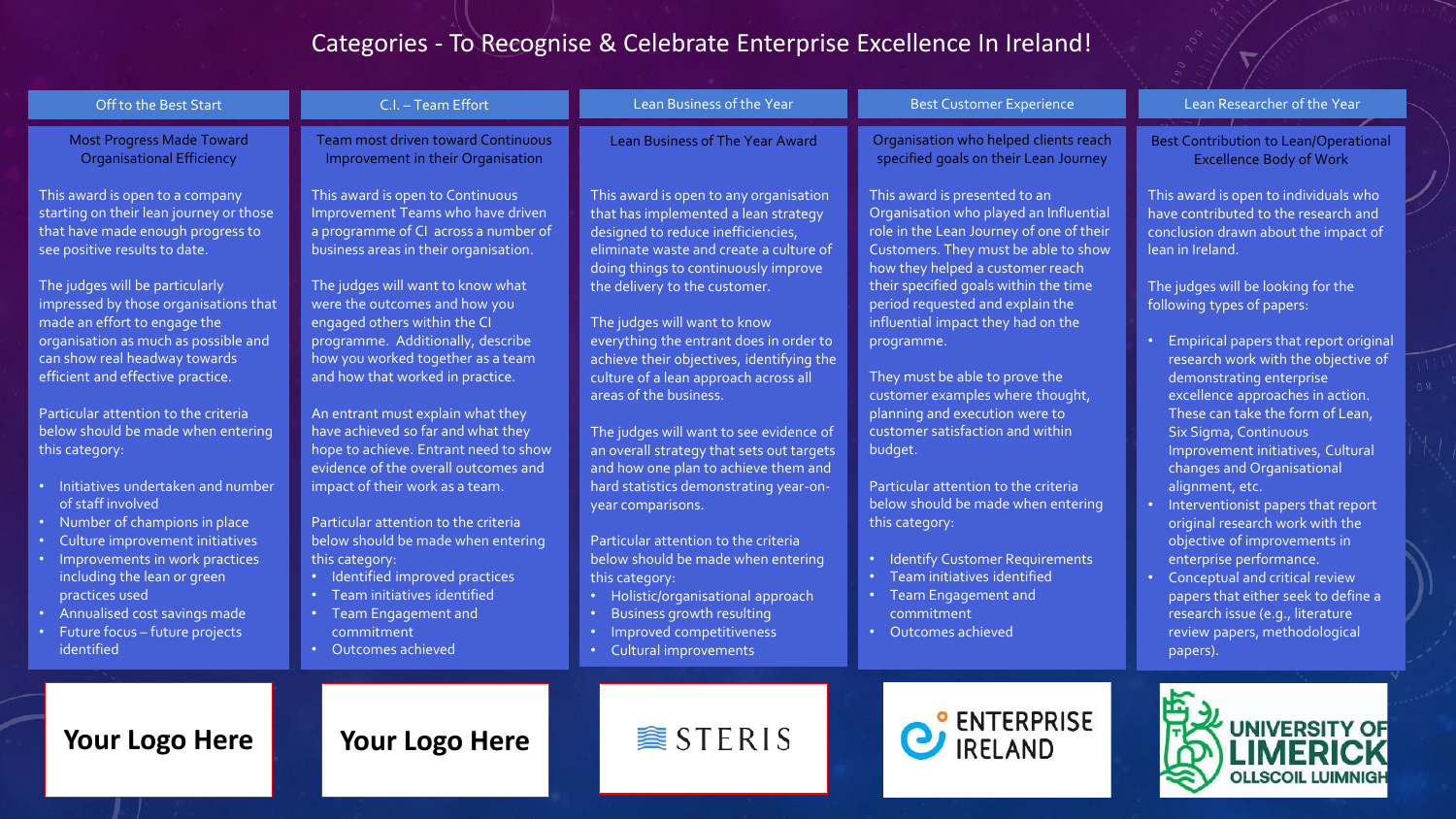## Categories - To Recognise & Celebrate Enterprise Excellence In Ireland!

| <b>Next Gen Operational Excellence</b>                                                                                                                                                                                                                                                                                                                                                                                                                                                                                                                                                                                                                                                                                                       | Lean Champion                                                                                                                                                                                                                                                                                                                                                                                                                                                                                                                                                                                                                                                                                                                                               | Innovation in Op.Ex.                                                                                                                                                                                                                                                                                                                                                                                                                                                                                                                                                                                                                                                                                                                        | <b>Sustainable Supply Chain</b>                                                                                                                                                                                                                                                                                                                                                                                                                                                                                                                                                                                                                                                                                                                                                         | <b>Leading Operational Excellence</b>                                                                                                                                                                                                                                                                                                                                                                                                                                                                                                                                                                                                                                                                                                                                                                                                                                                                               |
|----------------------------------------------------------------------------------------------------------------------------------------------------------------------------------------------------------------------------------------------------------------------------------------------------------------------------------------------------------------------------------------------------------------------------------------------------------------------------------------------------------------------------------------------------------------------------------------------------------------------------------------------------------------------------------------------------------------------------------------------|-------------------------------------------------------------------------------------------------------------------------------------------------------------------------------------------------------------------------------------------------------------------------------------------------------------------------------------------------------------------------------------------------------------------------------------------------------------------------------------------------------------------------------------------------------------------------------------------------------------------------------------------------------------------------------------------------------------------------------------------------------------|---------------------------------------------------------------------------------------------------------------------------------------------------------------------------------------------------------------------------------------------------------------------------------------------------------------------------------------------------------------------------------------------------------------------------------------------------------------------------------------------------------------------------------------------------------------------------------------------------------------------------------------------------------------------------------------------------------------------------------------------|-----------------------------------------------------------------------------------------------------------------------------------------------------------------------------------------------------------------------------------------------------------------------------------------------------------------------------------------------------------------------------------------------------------------------------------------------------------------------------------------------------------------------------------------------------------------------------------------------------------------------------------------------------------------------------------------------------------------------------------------------------------------------------------------|---------------------------------------------------------------------------------------------------------------------------------------------------------------------------------------------------------------------------------------------------------------------------------------------------------------------------------------------------------------------------------------------------------------------------------------------------------------------------------------------------------------------------------------------------------------------------------------------------------------------------------------------------------------------------------------------------------------------------------------------------------------------------------------------------------------------------------------------------------------------------------------------------------------------|
| <b>Next Generation Business</b>                                                                                                                                                                                                                                                                                                                                                                                                                                                                                                                                                                                                                                                                                                              | An individual who played a critical part<br>of an organisation's lean initiative                                                                                                                                                                                                                                                                                                                                                                                                                                                                                                                                                                                                                                                                            | Most innovative approach to<br>continuous improvement                                                                                                                                                                                                                                                                                                                                                                                                                                                                                                                                                                                                                                                                                       | C.I. Throughout the Chain                                                                                                                                                                                                                                                                                                                                                                                                                                                                                                                                                                                                                                                                                                                                                               | <b>Leading Operational Excellence</b>                                                                                                                                                                                                                                                                                                                                                                                                                                                                                                                                                                                                                                                                                                                                                                                                                                                                               |
| The more organisational wide and all<br>encompassing the investment being<br>made the higher scores will be<br>achieved. For smaller companies,<br>incremental investment will be<br>sought.<br>The judges will be looking for:<br>• The plan for investment including<br>the context<br>• The delivery mechanisms<br>• How people were engaged with -<br>staff and customers if appropriate<br>• How this plans links to the strategy<br>of the organisation<br>• The impact of the investment both<br>internally and externally<br>• How it contributed to the<br>continuous improvement of the<br>overall organisation<br>• What new technologies and<br>upskilling were included to create a<br>more agile and resilient<br>organisation | This Award is presented to an<br>individual who is the most critical part<br>of an organisation's lean initiative,<br>providing the knowledge, vision and<br>dedicated focus required to maintain a<br>continuous improvement<br>environment.<br>This Individual will voluntarily take<br>extraordinary interest in the adoption,<br>implementation, and success of the<br>organisations lean structure.<br>Particular attention to the criteria<br>below should be made when entering<br>this category:<br>• Identify Specific Tasks<br><b>Team Communication Skills</b><br><b>Team Engagement</b><br>Commitment to particular project<br>• Outcomes achieved<br>• Contribution to the continuous<br>improvement & cultural change of<br>the organisation. | This Award is open to any company<br>that can show innovative approaches<br>to application of continuous<br>improvement across any part of the<br>business.<br>This could be in the way they engage<br>with others or the approach taken to<br>address an issue, the use of<br>technology to enhance organisational<br>effectiveness for example.<br>Particular attention to the criteria<br>below should be made when entering<br>this category:<br>• The rationale and thought process<br>The approach taken and level of<br>innovation used<br>• How this was applied<br>• What outcome was achieved as a<br>result<br>• How sustainable is the innovative<br>approach taken<br>• Example of engagement with<br><b>Senior Management</b> | Every organisation has a supply chain<br>fundamental to connecting with the<br>end user, customer or buyer. This<br>award looks at how an organisation<br>applies continuous improvement<br>through the chain.<br>Judges will be looking for examples of<br>how continuous improvement<br>processes are implemented at each<br>stage of the chain.<br>Particular attention to the criteria<br>below should be made when entering<br>this category:<br>• If and how often an organisation<br>analysis its supply chain<br>• Makes amendments/adjustments<br>or invests in it<br>• Communicates any changes to the<br>end user/customer<br>• Engages the team in the re-design<br>Calculate the impact for business<br>Able to identify the impact on the<br>end to end business activity | This award is open to leadership<br>teams or an individual that has been a<br>catalyst for major transformational<br>change in their organisation.<br>The judges will want to see overall<br>leadership taken where areas of the<br>business need to be challenged and<br>efficiencies made. Entrant must<br>explain what they have achieved so<br>far and what they hope to achieve in<br>the future. The Judges will need to see<br>evidence of an overall strategy that<br>sets out targets and how the entrant<br>plans to achieve them. Evidence<br>should be presented of results and<br>effort and how the overall team was<br>engaged to achieve the strategy. The<br>judges need to be convinced that a<br>strong operational excellence culture<br>has been developed.<br>Entry should be made by written<br>submission supported by visuals such<br>as video or pictures to illustrate<br>progress made. |
| <b>Your Logo Here</b>                                                                                                                                                                                                                                                                                                                                                                                                                                                                                                                                                                                                                                                                                                                        | <b>Your Logo Here</b>                                                                                                                                                                                                                                                                                                                                                                                                                                                                                                                                                                                                                                                                                                                                       | IRISH CENTRE<br>FOR BUSINESS<br>EXCELLENCE<br>ICBE                                                                                                                                                                                                                                                                                                                                                                                                                                                                                                                                                                                                                                                                                          | <b>A IDA</b> Ireland                                                                                                                                                                                                                                                                                                                                                                                                                                                                                                                                                                                                                                                                                                                                                                    | <b>Your Logo Here</b>                                                                                                                                                                                                                                                                                                                                                                                                                                                                                                                                                                                                                                                                                                                                                                                                                                                                                               |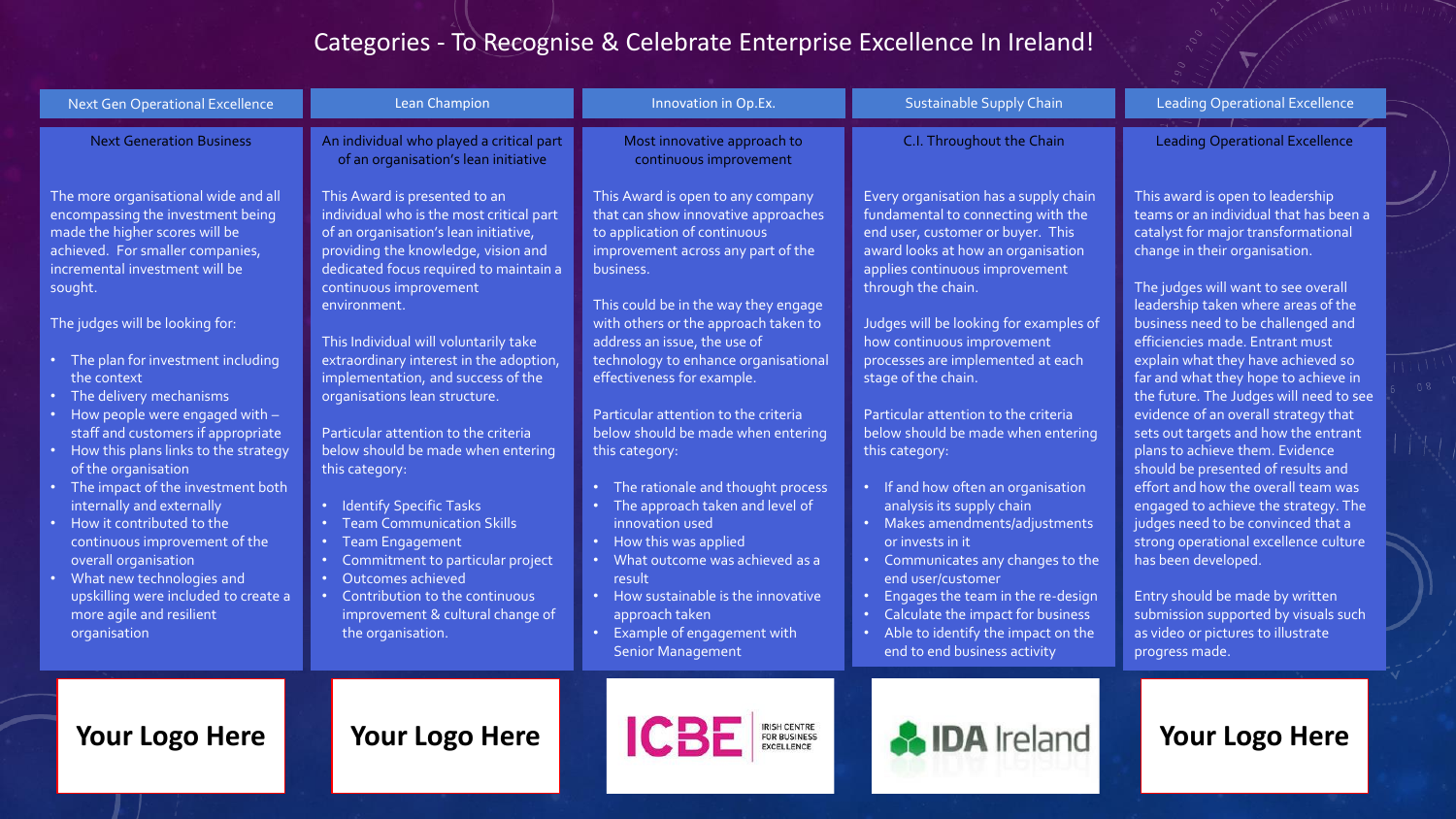## Sponsorship Opportunities - To Recognise & Celebrate Enterprise Excellence In Ireland!

## **Category Sponsorship**

#### **Media Coverage**

- Branding on all National Press Campaign.
- Picture of trophy presentations in post event 'special report in the Irish Independent and branding on trade media campaign.
- Branding on all digital campaigns.

#### **At the Awards**

- Present trophies to your selected category winners on stage.
- Brief presentation to audience and congratulate winners.
- A Table of 8 for your VIP guests that includes wine, a 4-course meal, drinks reception & entertainment.
- Full page colour advert in event programme handed to all guests.
- Branding on cover of event programme.
- Branding on opening slides at the start of the awards.
- Branding on plasma screen display in networking area.
- Branding on the giant screens during dinner.

#### **Online**

- Branding associated with your sponsored categories on: Website, AV presentations, event programme.
- Hyperlinked branding on the awards website.
- Lead company profile on our sponsor's page.

#### **Communications & Social Media**

- Dedicated email to database officially welcoming you as title sponsor and branding on all event emails – min. 5,000 mails sent.
- Branding on event newsletters to entire database.
- Branding on all digital media / Google AdWords activity, etc. **Follow Up Material & Other**
- Branding on finalist & winners certs.
- 'Proud Sponsor ' logo provided for you to use in your marketing.

## **Your Investment for Platinum: €6,950 + Vat.**



### **Red Carpet Registration Sponsor**

#### **Media Coverage**

- Branding on all National Press Campaign.
- Picture of trophy presentations in post event 'special report in the Irish Independent Branding on trade media campaign.
- Branding on all digital campaigns.

#### **At the Awards**

- Branding at registration desk.
- Branding on Table Plan.
- Branding on individual table cards.
- Branding on meal menu cards.
- A Table of  $5$  for your VIP quests that includes wine, a  $4$ -course meal, drinks reception & entertainment.
- Half page colour advert in event programme handed to all guests.
- Branding on cover of event programme.
- Branding on plasma screen display in networking area pre event.
- Gift bag entry left for each quest.
- Photobooth sponsor branding.

#### **Online**

- Branding associated with your sponsored categories on: Website, AV presentations, event programme.
- Mid level hyperlinked branding on the awards website: Homepage, entries page, short list page, winners page.
- 'Proud Sponsor ' logo provided for you to use in your marketing and communications.

## **Your Investment for Registration: €5,445 + Vat.**



### **Drinks Reception Sponsor**

#### **Media Coverage**

- Branding on all National Press Campaign.
- Picture of trophy presentations in post event 'special report in the Irish Independent Branding on trade media campaign.
- Branding on all digital campaigns.

#### **At the Awards**

- Branding in drinks reception area.
- Branding on Table Plan in drinks reception area.
- Branding on serving tray inserts.
- A Table of  $4$  for your VIP quests that includes wine, a  $4$ -course meal, drinks reception & entertainment.
- Half page colour advert in event programme handed to all guests.
- Branding on cover of event programme.
- Branding on plasma screen display in networking area pre event.
- Gift bag entry left for each guest.
- Photobooth sponsor branding.

#### **Online**

- Branding associated with your sponsored categories on: Website, AV presentations, event programme.
- Mid level hyperlinked branding on the awards website: Homepage, entries page, short list page, winners page.
- 'Proud Sponsor ' logo provided for you to use in your marketing and communications.

## **Your Investment for Registration: €4,445 + Vat.**